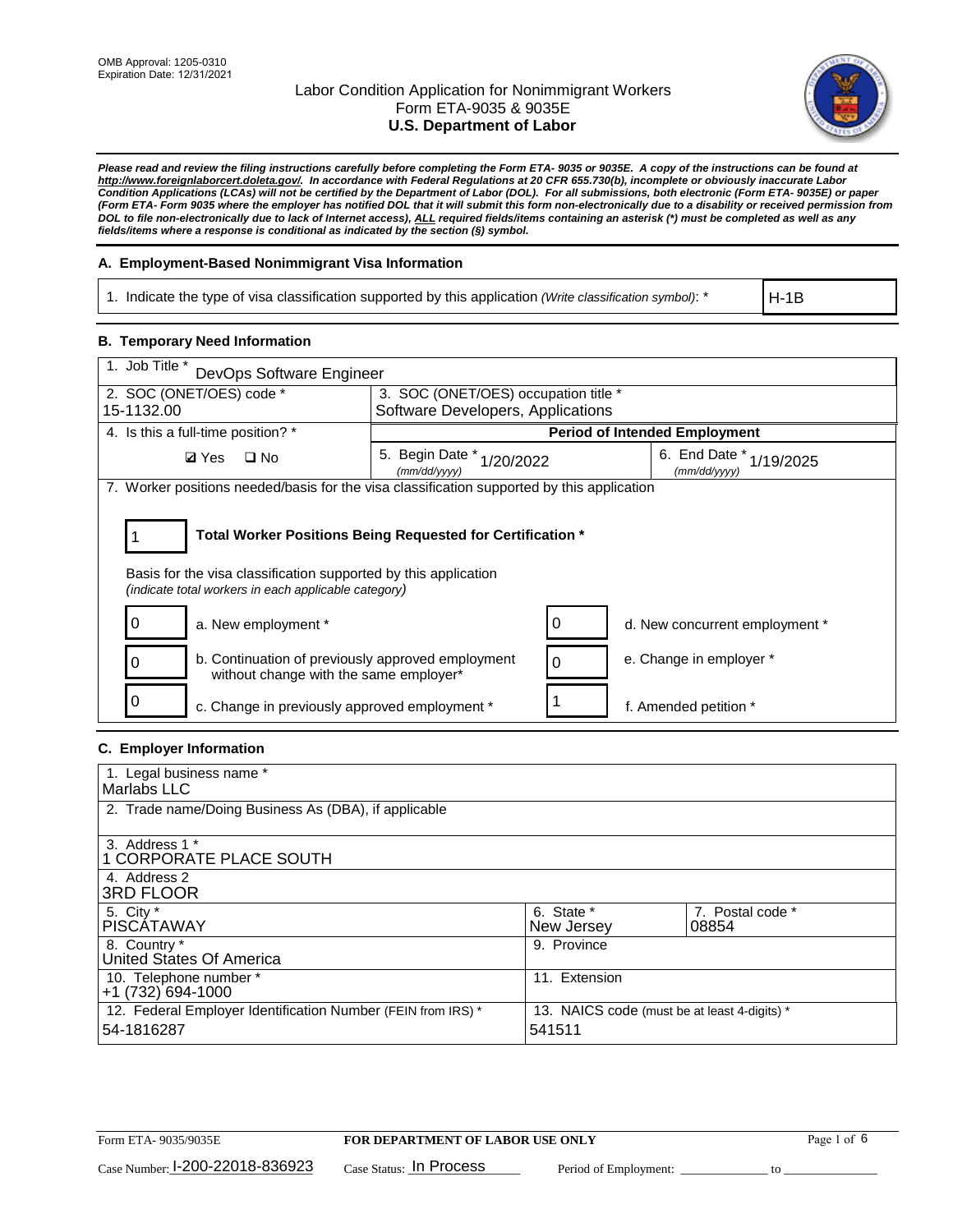

### **D. Employer Point of Contact Information**

**Important Note**: The information contained in this Section must be that of an employee of the employer who is authorized to act on behalf of the employer in labor certification matters. The information in this Section must be different from the agent or attorney information listed in Section E, unless the attorney is an employee of the employer.

| 1. Contact's last (family) name *               | 2. First (given) name * |                          | 3. Middle name(s)         |
|-------------------------------------------------|-------------------------|--------------------------|---------------------------|
| Vidyadharan                                     | Sanjay                  |                          |                           |
| 4. Contact's job title *<br>Chief Legal Officer |                         |                          |                           |
| 5. Address 1 *<br>1 CORPORATE PLACE SOUTH       |                         |                          |                           |
| 6. Address 2<br>3RD FLOOR                       |                         |                          |                           |
| 7. City $*$<br><b>PISCÁTAWAY</b>                |                         | 8. State *<br>New Jersey | 9. Postal code *<br>08854 |
| 10. Country *<br>United States Of America       |                         | 11. Province             |                           |
| 12. Telephone number *                          | 13. Extension           | 14. E-Mail address       |                           |
| +1 (732) 694-1000                               | 1600                    | sanjay@marlabs.com       |                           |

## **E. Attorney or Agent Information (If applicable)**

**Important Note**: The employer authorizes the attorney or agent identified in this section to act on its behalf in connection with the filing of this application.

| 1. Is the employer represented by an attorney or agent in the filing of this application? *<br>If "Yes," complete the remainder of Section E below. |                         | $\square$ Yes      | <b>ØNo</b>                    |                   |                                                      |  |
|-----------------------------------------------------------------------------------------------------------------------------------------------------|-------------------------|--------------------|-------------------------------|-------------------|------------------------------------------------------|--|
| 2. Attorney or Agent's last (family) name §                                                                                                         | 3. First (given) name § |                    |                               | 4. Middle name(s) |                                                      |  |
| 5. Address 1 §                                                                                                                                      |                         |                    |                               |                   |                                                      |  |
| 6. Address 2                                                                                                                                        |                         |                    |                               |                   |                                                      |  |
| 7. City §                                                                                                                                           |                         | 8. State §         |                               |                   | 9. Postal code §                                     |  |
| 10. Country §                                                                                                                                       |                         | 11. Province       |                               |                   |                                                      |  |
| 12. Telephone number §                                                                                                                              | 13. Extension           | 14. E-Mail address |                               |                   |                                                      |  |
| 15. Law firm/Business name §                                                                                                                        |                         |                    | 16. Law firm/Business FEIN §  |                   |                                                      |  |
| 17. State Bar number (only if attorney) §                                                                                                           |                         |                    | standing (only if attorney) § |                   | 18. State of highest court where attorney is in good |  |
| 19. Name of the highest State court where attorney is in good standing (only if attorney) §                                                         |                         |                    |                               |                   |                                                      |  |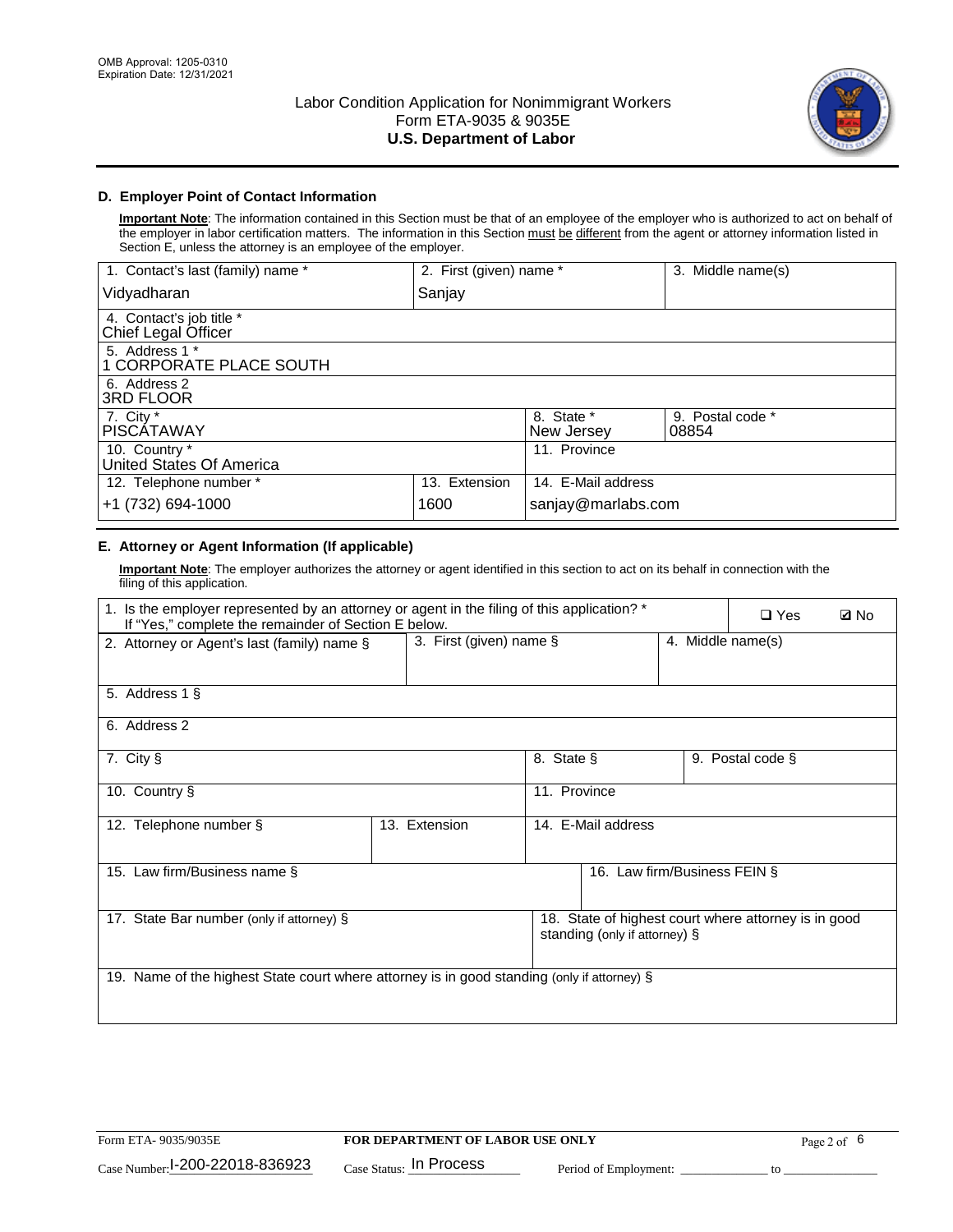

#### **F. Employment and Wage Information**

**Important Note**: The employer must define the intended place(s) of employment with as much geographic specificity as possible. Each intended place(s) of employment listed below must be the worksite or physical location where the work will actually be performed and cannot be a P.O. Box. The employer must identify all intended places of employment, including those of short duration, on the LCA. 20 CFR 655.730(c)(5). If the employer is submitting this form non-electronically and the work is expected to be performed in more than one location, an attachment must be submitted in order to complete this section. An employer has the option to use either a single Form ETA-9035/9035E or multiple forms to disclose all intended places of employment. If the employer has more than ten (10) intended places of employment at the time of filing this application, the employer must file as many additional LCAs as are necessary to list all intended places of employment. See the form instructions for further information about identifying all intended places of employment.

#### a.*Place of Employment Information* 1

|                                                                              | 1. Enter the estimated number of workers that will perform work at this place of employment under<br>the LCA.*                 |  | 1                                        |                      |                          |              |  |  |
|------------------------------------------------------------------------------|--------------------------------------------------------------------------------------------------------------------------------|--|------------------------------------------|----------------------|--------------------------|--------------|--|--|
|                                                                              | 2. Indicate whether the worker(s) subject to this LCA will be placed with a secondary entity at this<br>place of employment. * |  |                                          |                      | <b>Ø</b> Yes             | $\square$ No |  |  |
|                                                                              | 3. If "Yes" to question 2, provide the legal business name of the secondary entity. §                                          |  |                                          |                      |                          |              |  |  |
| Verizon                                                                      |                                                                                                                                |  |                                          |                      |                          |              |  |  |
|                                                                              | 4. Address 1 *<br>723 Preston Woods Trail                                                                                      |  |                                          |                      |                          |              |  |  |
|                                                                              | 5. Address 2                                                                                                                   |  |                                          |                      |                          |              |  |  |
|                                                                              | 6. City $*$<br>7. County *<br>Dekalb<br>Sandy Springs<br>8. State/District/Territory *                                         |  |                                          |                      |                          |              |  |  |
| Georgia                                                                      |                                                                                                                                |  | 9. Postal code *<br>30338                |                      |                          |              |  |  |
| 10. Wage Rate Paid to Nonimmigrant Workers *<br>10a. Per: (Choose only one)* |                                                                                                                                |  |                                          |                      |                          |              |  |  |
|                                                                              | □ Hour □ Week □ Bi-Weekly □ Month ☑ Year<br>From* \$ 87500 00<br>To: $\S$                                                      |  |                                          |                      |                          |              |  |  |
|                                                                              | 11. Prevailing Wage Rate *                                                                                                     |  | 11a. Per: (Choose only one)*             |                      |                          |              |  |  |
|                                                                              | $\sin 87485$ 00                                                                                                                |  | □ Hour □ Week □ Bi-Weekly □ Month ☑ Year |                      |                          |              |  |  |
|                                                                              | Questions 12-14. Identify the source used for the prevailing wage (PW) (check and fully complete only one): *                  |  |                                          |                      |                          |              |  |  |
| 12.                                                                          | A Prevailing Wage Determination (PWD) issued by the Department of Labor                                                        |  |                                          |                      | a. PWD tracking number § |              |  |  |
| 13.                                                                          | A PW obtained independently from the Occupational Employment Statistics (OES) Program                                          |  |                                          |                      |                          |              |  |  |
| $\mathbf v$                                                                  | a. Wage Level (check one): §                                                                                                   |  |                                          | b. Source Year §     |                          |              |  |  |
|                                                                              | ☑ ⊪<br>$\square$ $\square$<br>$\Box$ IV<br>$\Box$ N/A<br>□⊥                                                                    |  |                                          | 7/1/2021 - 6/30/2022 |                          |              |  |  |
| 14.                                                                          | A PW obtained using another legitimate source (other than OES) or an independent authoritative source                          |  |                                          |                      |                          |              |  |  |
|                                                                              | a. Source Type (check one): §<br>b. Source Year §<br>$\Box$ CBA<br>$\Box$ DBA<br>$\square$ SCA<br>$\Box$ Other/ PW Survey      |  |                                          |                      |                          |              |  |  |
|                                                                              | c. If responded "Other/ PW Survey" in question 14.a, enter the name of the survey producer or publisher §                      |  |                                          |                      |                          |              |  |  |
|                                                                              | d. If responded "Other/ PW Survey" in question 14.a, enter the title or name of the PW survey §                                |  |                                          |                      |                          |              |  |  |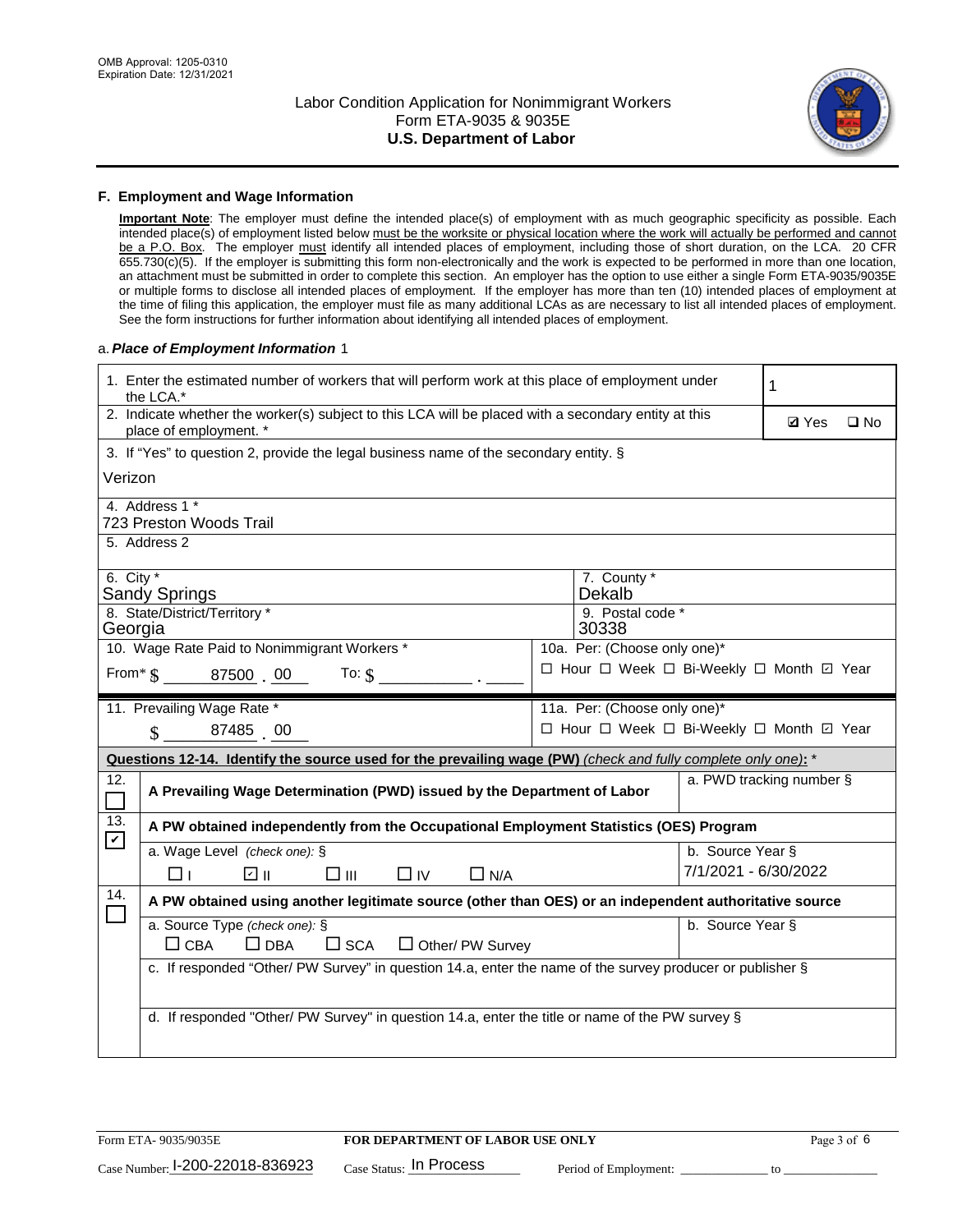

## **G. Employer Labor Condition Statements**

! *Important Note:* In order for your application to be processed, you MUST read Section G of the Form ETA-9035CP - General Instructions for the 9035 & 9035E under the heading "Employer Labor Condition Statements" and agree to all four (4) labor condition statements summarized below:

- (1) **Wages:** The employer shall pay nonimmigrant workers at least the prevailing wage or the employer's actual wage, whichever is higher, and pay for non-productive time. The employer shall offer nonimmigrant workers benefits and eligibility for benefits provided as compensation for services on the same basis as the employer offers to U.S. workers. The employer shall not make deductions to recoup a business expense(s) of the employer including attorney fees and other costs connected to the performance of H-1B, H-1B1, or E-3 program functions which are required to be performed by the employer. This includes expenses related to the preparation and filing of this LCA and related visa petition information. 20 CFR 655.731;
- (2) **Working Conditions:** The employer shall provide working conditions for nonimmigrants which will not adversely affect the working conditions of workers similarly employed. The employer's obligation regarding working conditions shall extend for the duration of the validity period of the certified LCA or the period during which the worker(s) working pursuant to this LCA is employed by the employer, whichever is longer. 20 CFR 655.732;
- (3) **Strike, Lockout, or Work Stoppage:** At the time of filing this LCA, the employer is not involved in a strike, lockout, or work stoppage in the course of a labor dispute in the occupational classification in the area(s) of intended employment. The employer will notify the Department of Labor within 3 days of the occurrence of a strike or lockout in the occupation, and in that event the LCA will not be used to support a petition filing with the U.S. Citizenship and Immigration Services (USCIS) until the DOL Employment and Training Administration (ETA) determines that the strike or lockout has ended. 20 CFR 655.733; and
- (4) **Notice:** Notice of the LCA filing was provided no more than 30 days before the filing of this LCA or will be provided on the day this LCA is filed to the bargaining representative in the occupation and area of intended employment, or if there is no bargaining representative, to workers in the occupation at the place(s) of employment either by electronic or physical posting. This notice was or will be posted for a total period of 10 days, except that if employees are provided individual direct notice by e-mail, notification need only be given once. A copy of the notice documentation will be maintained in the employer's public access file. A copy of this LCA will be provided to each nonimmigrant worker employed pursuant to the LCA. The employer shall, no later than the date the worker(s) report to work at the place(s) of employment, provide a signed copy of the certified LCA to the worker(s) working pursuant to this LCA. 20 CFR 655.734.

1. **I have read and agree to** Labor Condition Statements 1, 2, 3, and 4 above and as fully explained in Section G of the Form ETA-9035CP – General Instructions for the 9035 & 9035E and the Department's regulations at 20 CFR 655 Subpart H. \*

**Ø**Yes ロNo

#### **H. Additional Employer Labor Condition Statements –H-1B Employers ONLY**

!**Important Note***:* In order for your H-1B application to be processed, you MUST read Section H – Subsection 1 of the Form ETA 9035CP – General Instructions for the 9035 & 9035E under the heading "Additional Employer Labor Condition Statements" and answer the questions below.

#### *a. Subsection 1*

| 1. At the time of filing this LCA, is the employer H-1B dependent? §                                                                                                                                                                                            | ⊡ Yes | $\square$ No |           |              |  |
|-----------------------------------------------------------------------------------------------------------------------------------------------------------------------------------------------------------------------------------------------------------------|-------|--------------|-----------|--------------|--|
| 2. At the time of filing this LCA, is the employer a willful violator? $\S$                                                                                                                                                                                     |       | $\Box$ Yes   | ⊡ No      |              |  |
| 3. If "Yes" is marked in questions H.1 and/or H.2, you must answer "Yes" or "No" regarding<br>whether the employer will use this application ONLY to support H-1B petitions or extensions of<br>status for exempt H-1B nonimmigrant workers? §                  |       |              | $\Box$ No |              |  |
| 4. If "Yes" is marked in question H.3, identify the statutory basis for the<br>■ \$60,000 or higher annual wage<br>exemption of the H-1B nonimmigrant workers associated with this<br>□ Master's Degree or higher in related specialty<br>$\Box$ Both<br>LCA. § |       |              |           |              |  |
| H-1B Dependent or Willful Violator Employers -Master's Degree or Higher Exemptions ONLY                                                                                                                                                                         |       |              |           |              |  |
| 5. Indicate whether a completed Appendix A is attached to this LCA covering any H-1B<br>nonimmigrant worker for whom the statutory exemption will be based <b>ONLY</b> on attainment of a<br>Master's Degree or higher in related specialty. §                  |       |              | ⊡ No      | <b>D</b> N/A |  |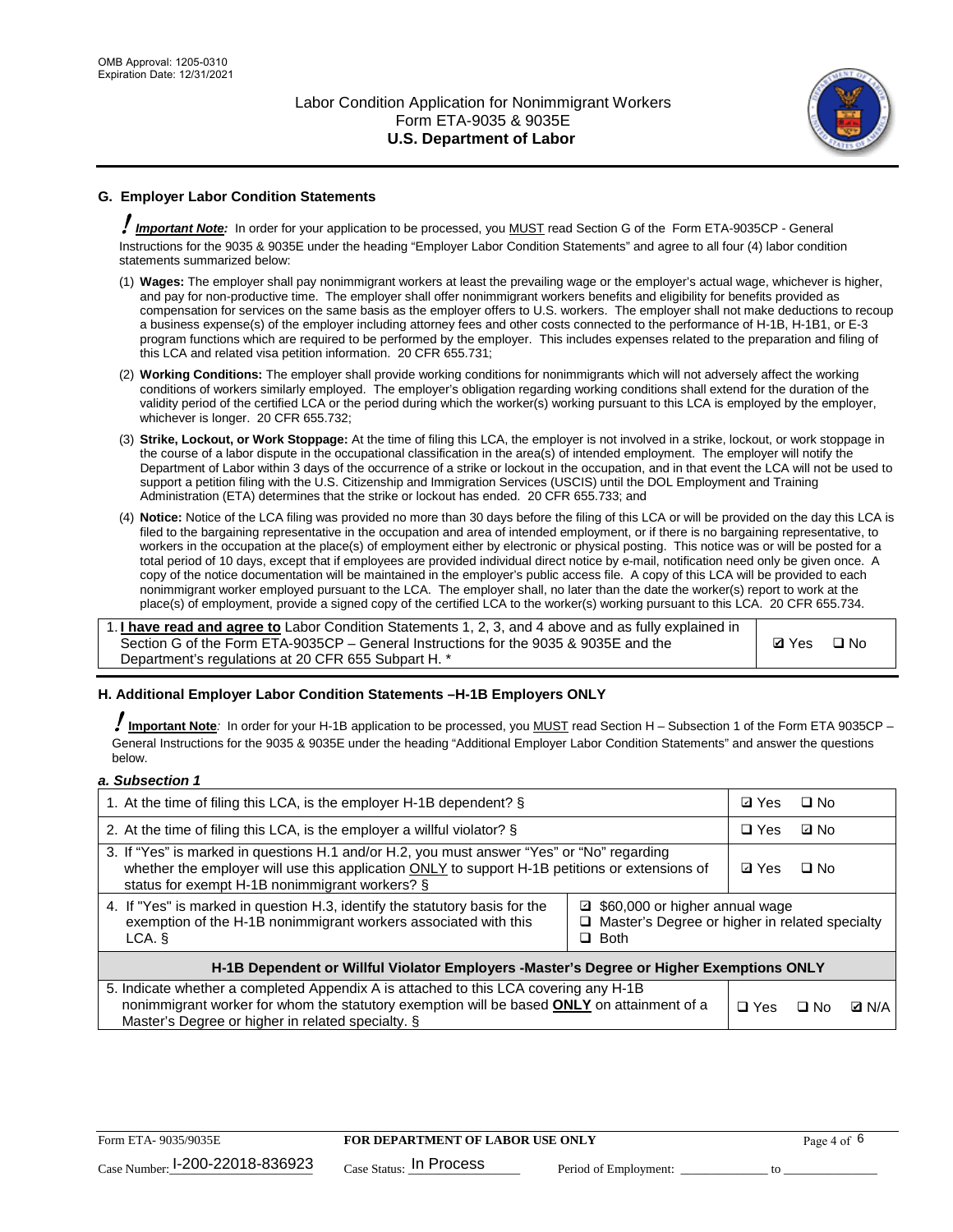

**If you marked "Yes" to questions H.a.1 (H-1B dependent) and/or H.a.2 (H-1B willful violator) and "No" to question H.a.3 (exempt H-1B nonimmigrant workers), you MUST read Section H – Subsection 2 of the Form ETA 9035CP – General Instructions for the 9035 & 9035E under the heading "Additional Employer Labor Condition Statements" and indicate your agreement to all three (3) additional statements summarized below.**

#### *b. Subsection 2*

- A. **Displacement:** An H-1B dependent or willful violator employer is prohibited from displacing a U.S. worker in its own workforce within the period beginning 90 days before and ending 90 days after the date of filing of the visa petition. 20 CFR 655.738(c);
- B. **Secondary Displacement:** An H-1B dependent or willful violator employer is prohibited from placing an H-1B nonimmigrant worker(s) with another/secondary employer where there are indicia of an employment relationship between the nonimmigrant worker(s) and that other/secondary employer (thus possibly affecting the jobs of U.S. workers employed by that other employer), unless and until the employer subject to this LCA makes the inquiries and/or receives the information set forth in 20 CFR 655.738(d)(5) concerning that other/secondary employer's displacement of similarly employed U.S. workers in its workforce within the period beginning 90 days before and ending 90 days after the date of such placement. 20 CFR 655.738(d). Even if the required inquiry of the secondary employer is made, the H-1B dependent or willful violator employer will be subject to a finding of a violation of the secondary displacement prohibition if the secondary employer, in fact, displaces any U.S. worker(s) during the applicable time period; and
- C. **Recruitment and Hiring:** Prior to filing this LCA or any petition or request for extension of status for nonimmigrant worker(s) supported by this LCA, the H-1B dependent or willful violator employer must take good faith steps to recruit U.S. workers for the job(s) using procedures that meet industry-wide standards and offer compensation that is at least as great as the required wage to be paid to the nonimmigrant worker(s) pursuant to 20 CFR 655.731(a). The employer must offer the job(s) to any U.S. worker who applies and is equally or better qualified for the job than the nonimmigrant worker. 20 CFR 655.739.

| 6. I have read and agree to Additional Employer Labor Condition Statements A, B, and C above and |       |           |
|--------------------------------------------------------------------------------------------------|-------|-----------|
| as fully explained in Section H – Subsections 1 and 2 of the Form ETA 9035CP – General           | □ Yes | $\Box$ No |
| Instructions for the 9035 & 9035E and the Department's regulations at 20 CFR 655 Subpart H. §    |       |           |

#### **I. Public Disclosure Information**

! **Important Note***:* You must select one or both of the options listed in this Section.

|  | 1. Public disclosure information in the United States will be kept at: * |  |  |  |
|--|--------------------------------------------------------------------------|--|--|--|
|  |                                                                          |  |  |  |

**sqrt** Employer's principal place of business □ Place of employment

#### **J. Notice of Obligations**

A. Upon receipt of the certified LCA, the employer must take the following actions:

- o Print and sign a hard copy of the LCA if filing electronically (20 CFR 655.730(c)(3));<br>
Maintain the original signed and certified LCA in the employer's files (20 CFR 655.7
- Maintain the original signed and certified LCA in the employer's files (20 CFR 655.705(c)(2); 20 CFR 655.730(c)(3); and 20 CFR 655.760); and
- o Make a copy of the LCA, as well as necessary supporting documentation required by the Department of Labor regulations, available for public examination in a public access file at the employer's principal place of business in the U.S. or at the place of employment within one working day after the date on which the LCA is filed with the Department of Labor (20 CFR 655.705(c)(2) and 20 CFR 655.760).
- B. The employer must develop sufficient documentation to meet its burden of proof with respect to the validity of the statements made in its LCA and the accuracy of information provided, in the event that such statement or information is challenged (20 CFR 655.705(c)(5) and 20 CFR 655.700(d)(4)(iv)).
- C. The employer must make this LCA, supporting documentation, and other records available to officials of the Department of Labor upon request during any investigation under the Immigration and Nationality Act (20 CFR 655.760 and 20 CFR Subpart I).

*I declare under penalty of perjury that I have read and reviewed this application and that to the best of my knowledge, the*  information contained therein is true and accurate. I understand that to knowingly furnish materially false information in the *preparation of this form and any supplement thereto or to aid, abet, or counsel another to do so is a federal offense punishable by fines, imprisonment, or both (18 U.S.C. 2, 1001,1546,1621).*

| 1. Last (family) name of hiring or designated official *   2. First (given) name of hiring or designated official *   3. Middle initial §<br>Vidyadharan | Saniav           |  |
|----------------------------------------------------------------------------------------------------------------------------------------------------------|------------------|--|
| 4. Hiring or designated official title *<br>Chief Legal Officer                                                                                          |                  |  |
| 5. Signature *                                                                                                                                           | 6. Date signed * |  |

| Form ETA-9035/9035E                         | FOR DEPARTMENT OF LABOR USE ONLY   |                       |  |
|---------------------------------------------|------------------------------------|-----------------------|--|
| $_{\text{Case Number:}}$ 1-200-22018-836923 | $_{\rm Case~S status:}$ In Process | Period of Employment: |  |